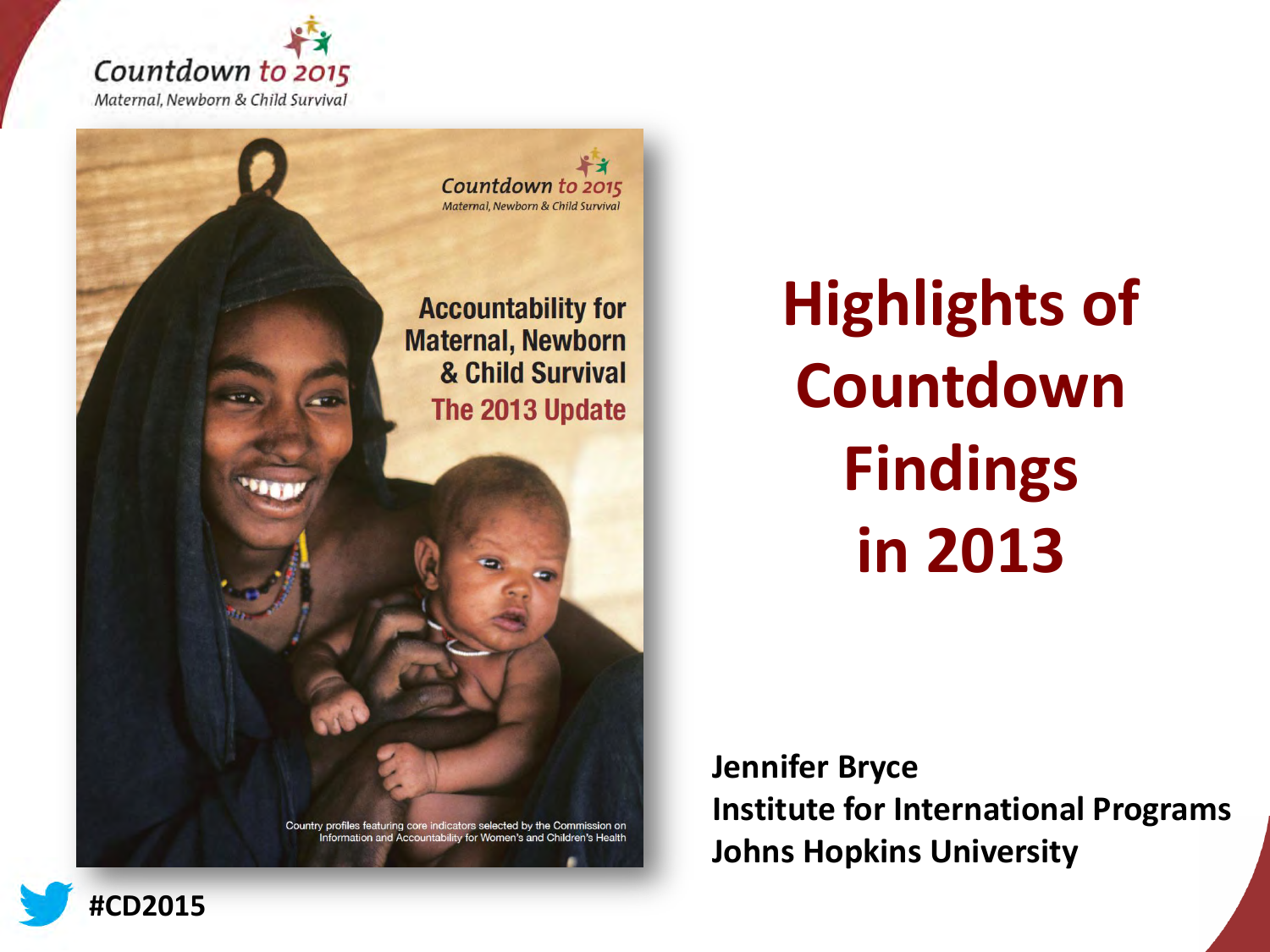

# **Mortality**

- Both maternal and child mortality dropping in most *Countdown* countries
- **But slower declines in** sub-Saharan Africa, where fertility remains high, than in other regions



### *Action now!* **Prioritize high mortality countries for collective global, regional and national action.**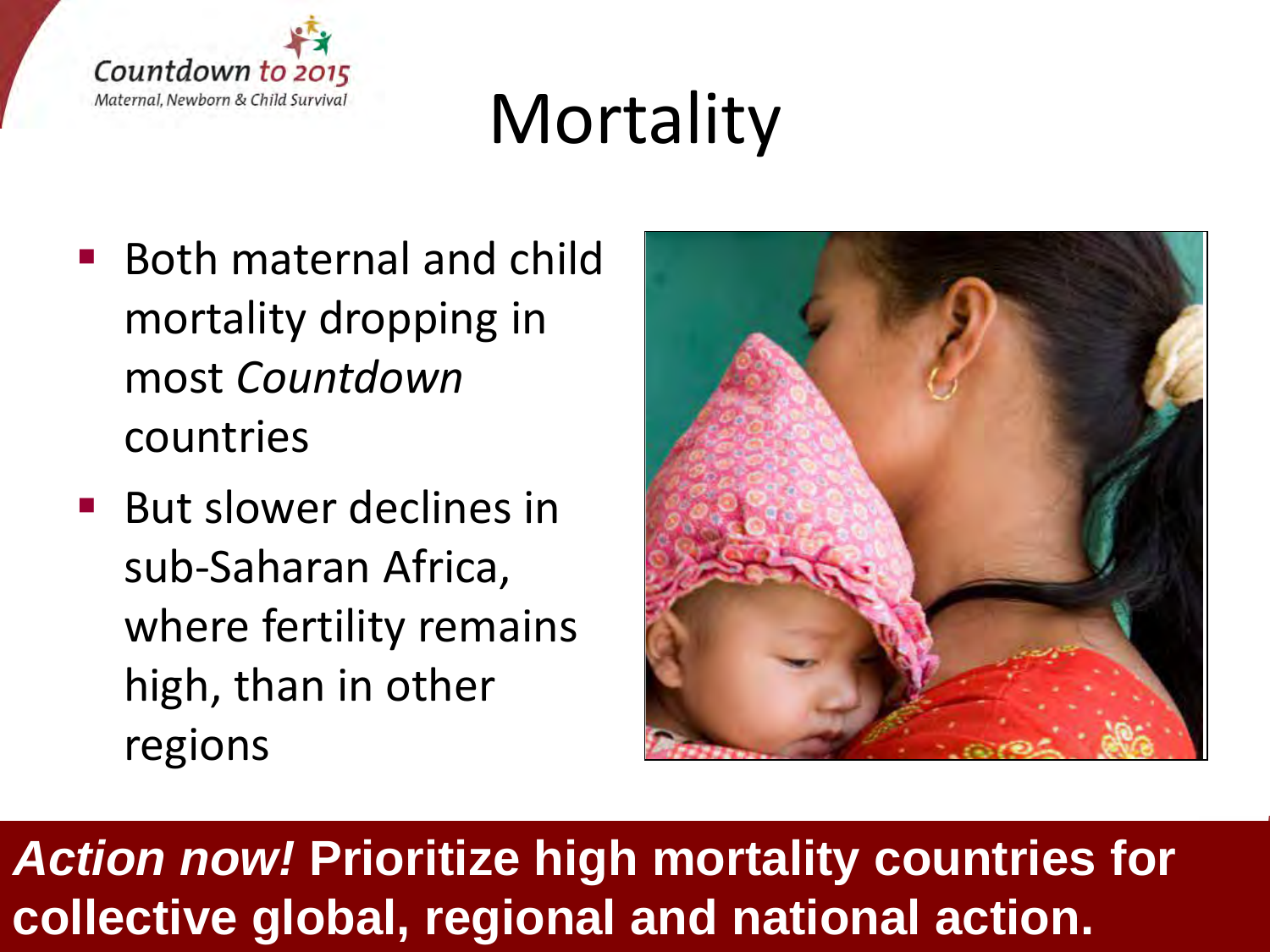

# **Mortality**

- Pneumonia, diarrhea and malaria remain the major infectious causes of child deaths.
- Newborn deaths are now 40%+ of all child deaths in 35 Countdown countries



### *Action now!* **Stay the course in child survival, and strengthen efforts to save newborn lives.**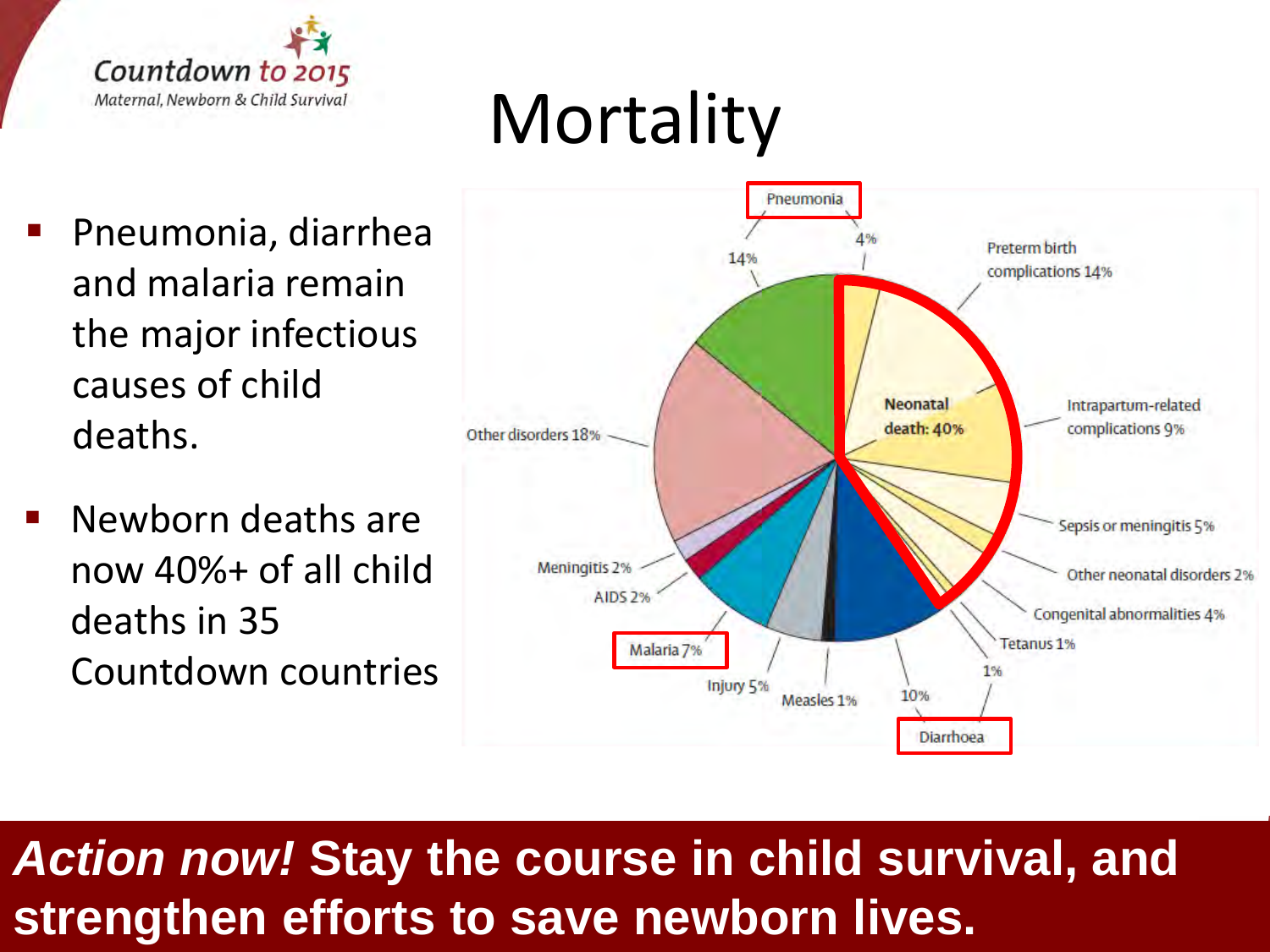

# Nutrition

 Unacceptably high stunting levels in nearly all 75 countries



### *Action now!* **Emphasize nutrition as essential ingredient of all RMNCH programs.**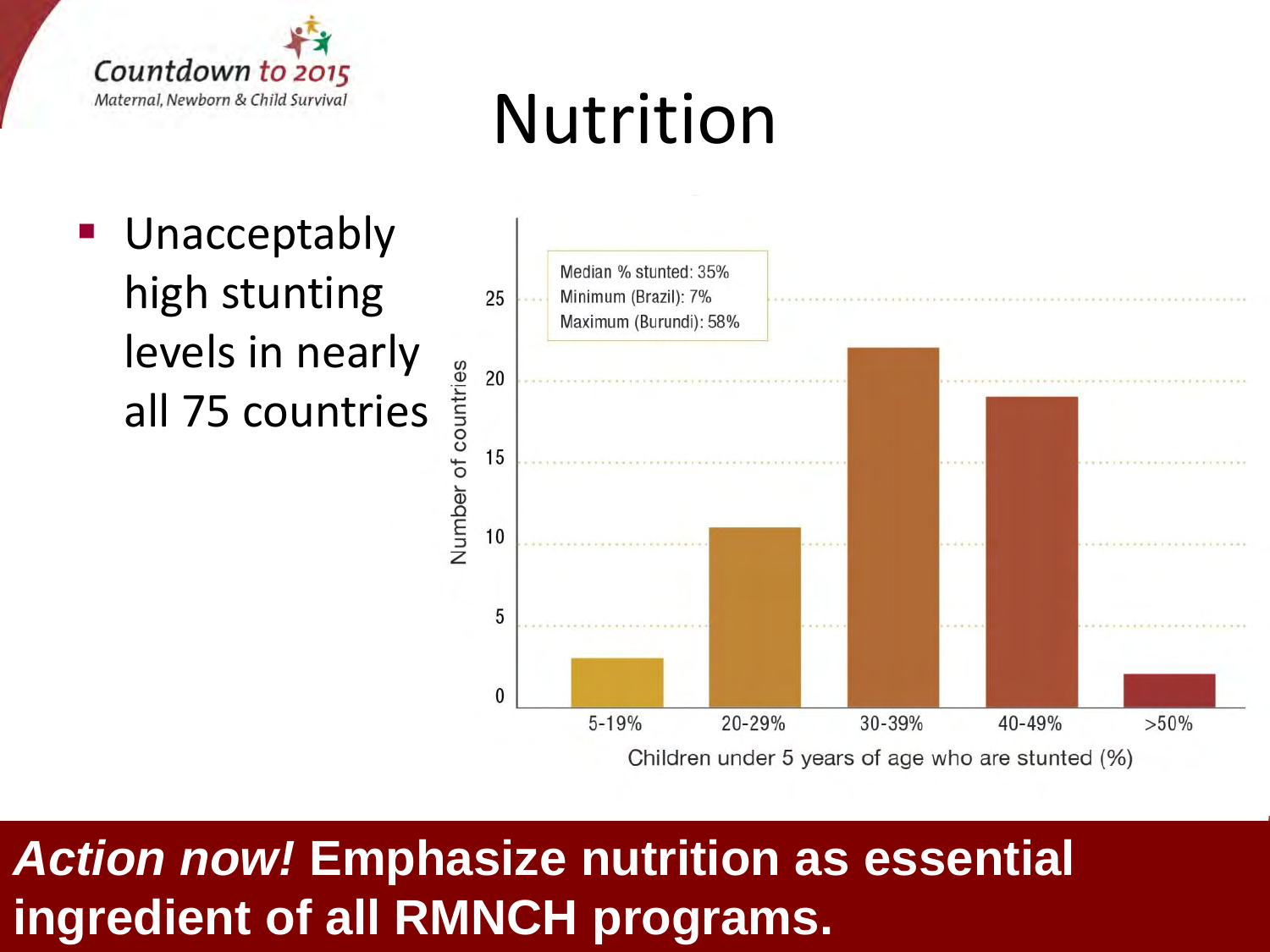

Wide range in coverage levels for all interventions

Coverage levels for selected Commission indicators of intervention coverage, median and range for priority countries with data available, 2007-2012

Median coverage (bar) and range in coverage (line) (%)





### *Action now!* **Countries achieving high coverage offer models of success.**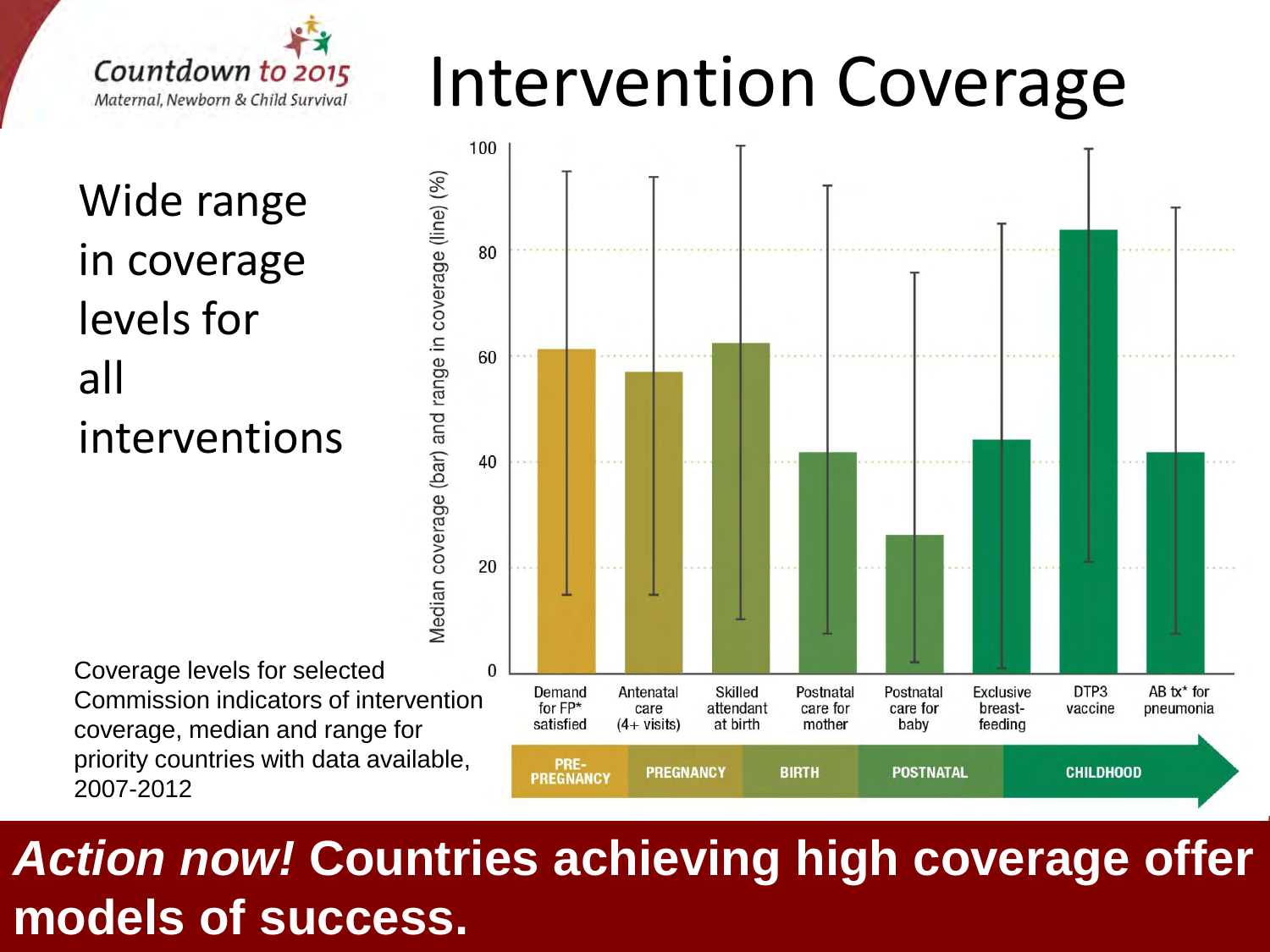

# Family Planning

Broader access to family planning needed, especially in Africa



Demand for family planning satisfied, 2007-2012

*Action now!* **Invest more resources in addressing the unmet need for family planning.**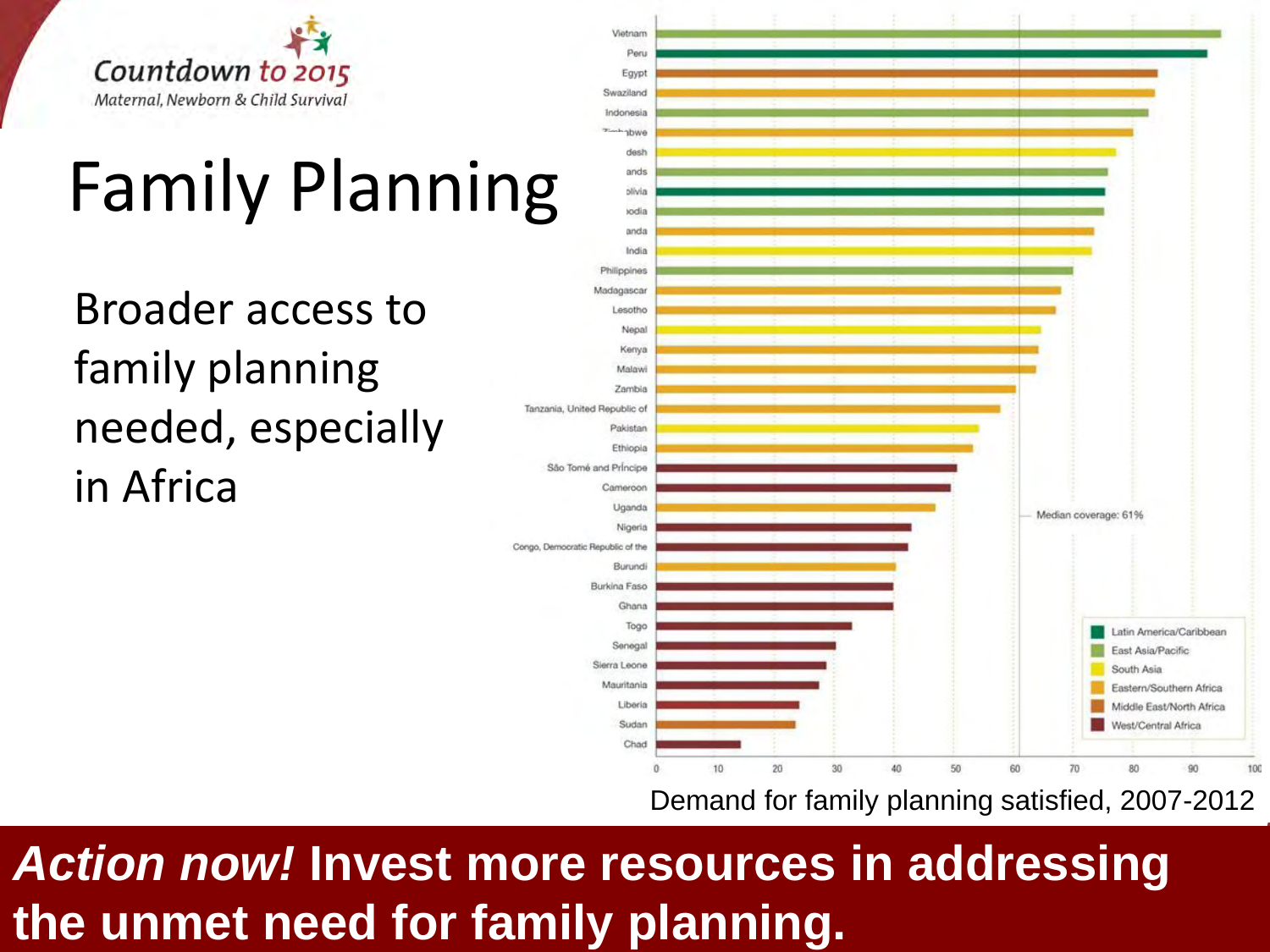# Rapid gains for PMTCT





**Annual percentage point change in coverage over period**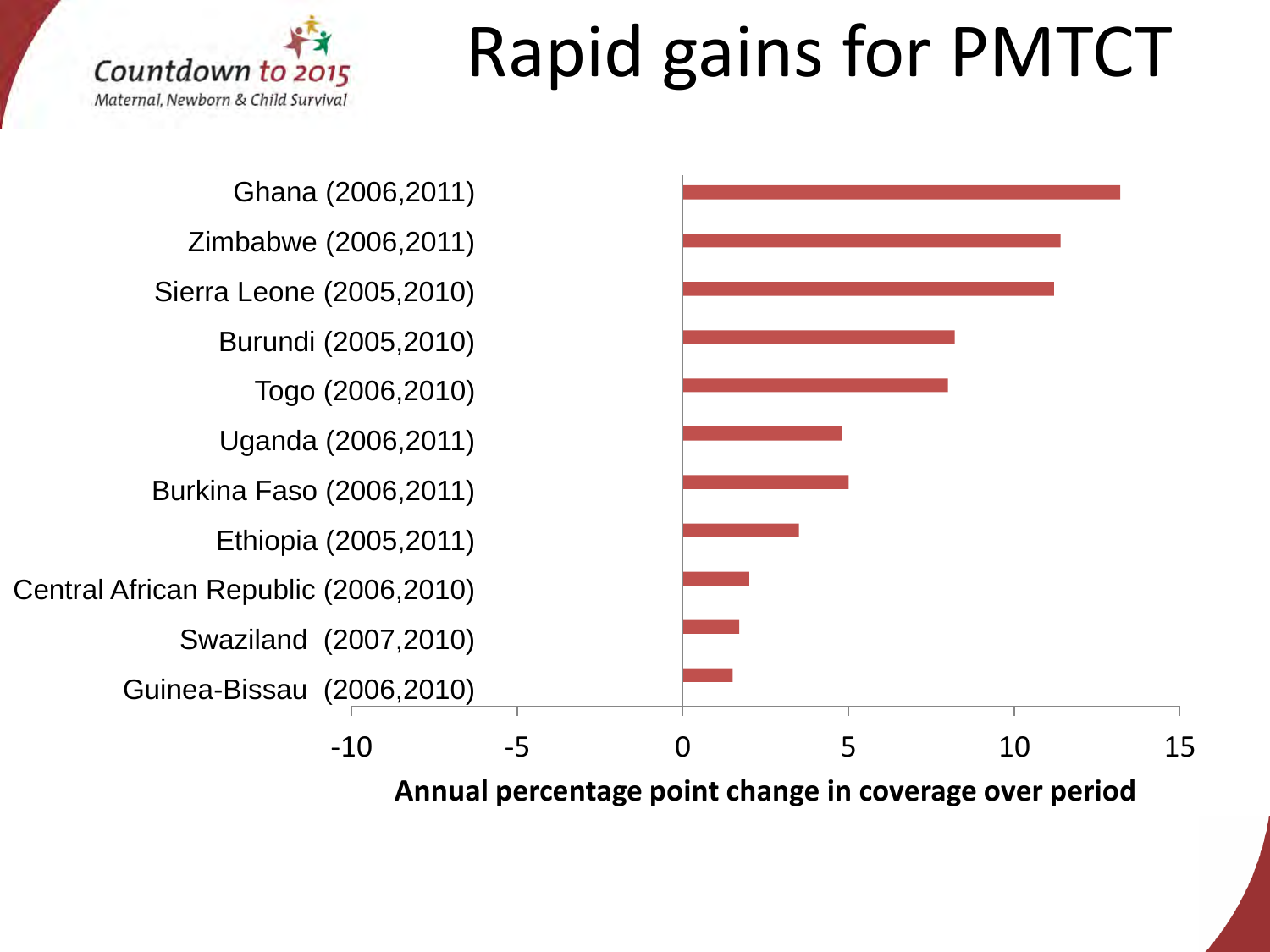## Rapid gains for PMTCT  *What about other interventions?*





**Annual percentage point change in coverage over period**

### *Action now!* **Advocacy, political commitment, investment needed across the continuum of care.**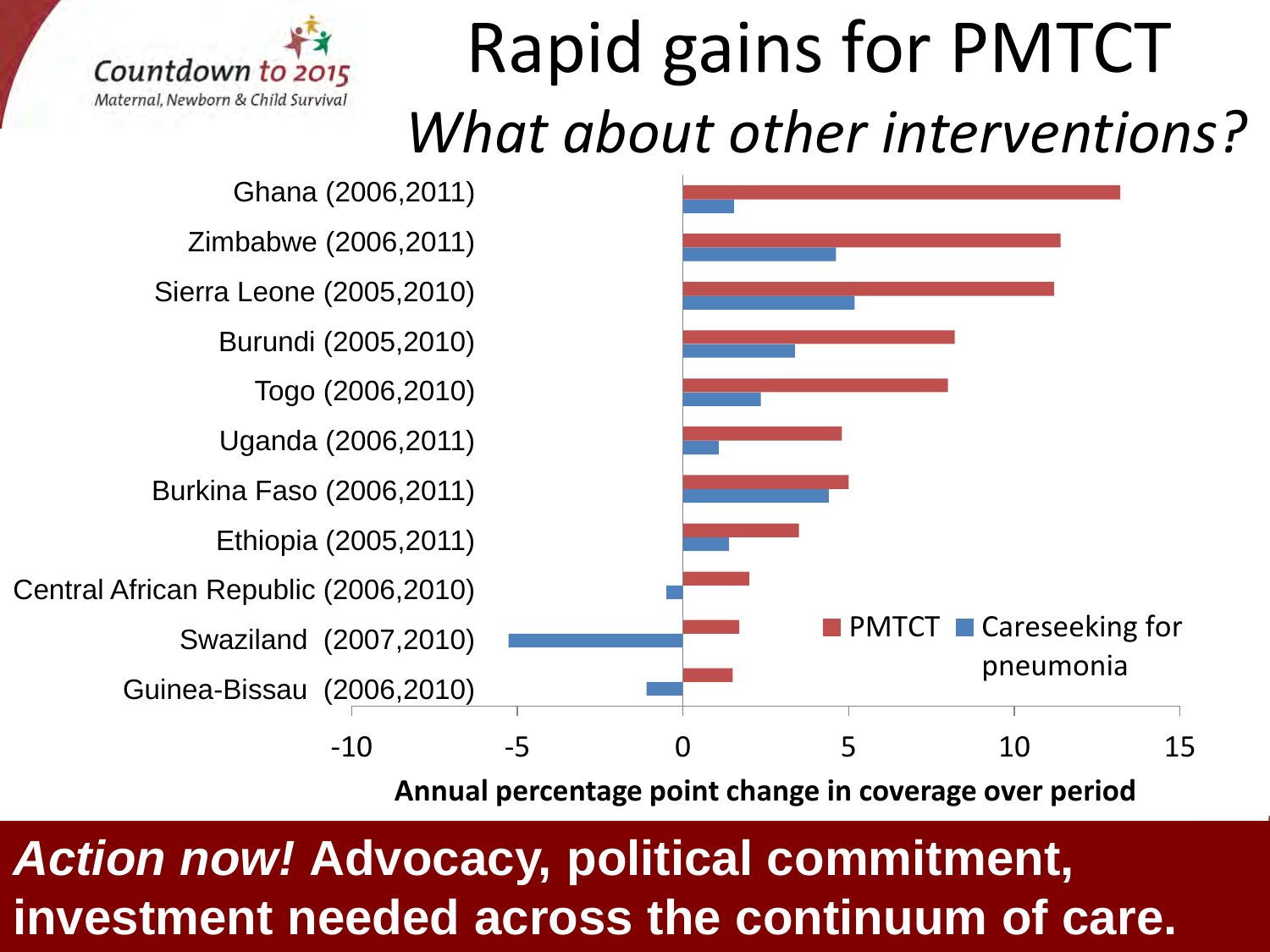

# Action now!

### We, the global public health community, need to:

- Replicate the success of HIV interventions: *Advocacy, commitment, investment are needed*
- Increase focus on nutrition as part of the RMNCH continuum: *Stunting has long-term consequences*
- Meet the demand for modern contraception: *Family planning saves lives*
- Scale up high-quality services to save more mothers and newborns: *The hours around and after birth are still the most dangerous*

*Our actions can save the lives of women and children facing preventable death. The time for action is now!*